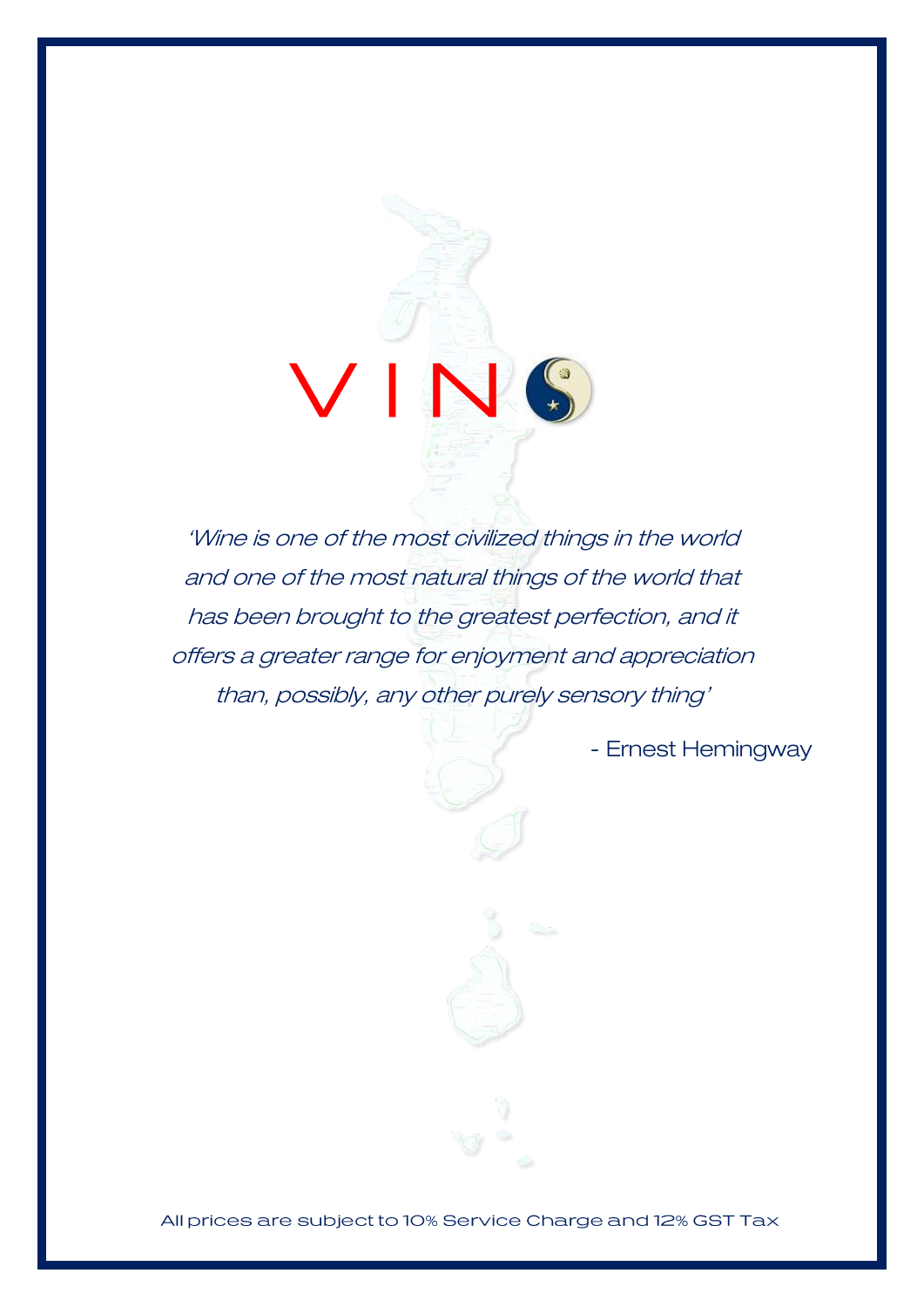# Champagne Moët & Chandon Imperial NV  $\blacksquare$  \$150.00 Veuve Clicquot Ponsardin NV  $\frac{1}{2}$  and  $\frac{1}{2}$  and  $\frac{1}{2}$  \$165.00 Veuve Clicquot Ponsardin Rosé NV **\$220.00** Ruinart Rosé NV **\$290.00 Dom Perignon 2004 \$450.00 Sparkling Wines Australia** De Bortoli Selection NV  $$50.00$ Italy Prosecco Zonin DOC NV  $\qquad \qquad$  \$50.00 Prosecco Scavi & Ray DOC NV \$60.00 Prosecco Valdobbiadene Santa Margherita DOC NV \$60.00 **Spain** Cava Pata Negra NV  $$50.00$ Jaume Serra Cava NV  $\sim$  \$50.00 **Dessert Wines France** Petit Guiraud Sauternes 2013 37.5cl \$50.00 Glass \$10.00 **Portugal**

Noval Port LBV 2006 37.5cl \$50.00

Glass \$10.00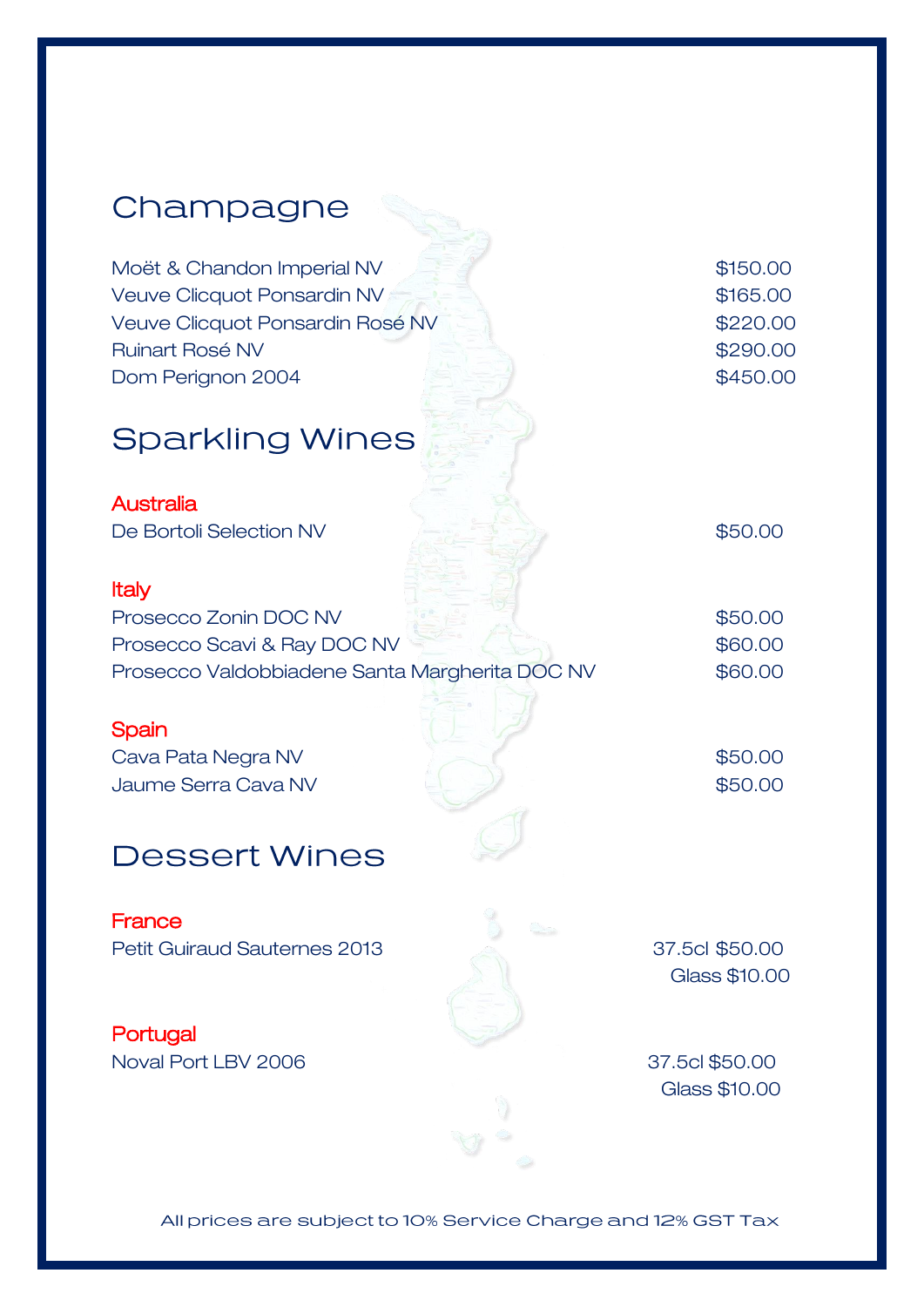### White Wines

| France - Alsace                         |          |
|-----------------------------------------|----------|
| <b>Trimbach Riesling 2012</b>           | \$55.00  |
| Trimbach Gewürztraminer 2012            | \$65.00  |
| Gustavo Lorentz Riesling 2014           | \$65.00  |
| France – Burgundy                       |          |
| Jean et Benoit Droin Chablis 2013       | \$55.00  |
| Joseph Drouhin Chardonnay 2015          | \$60.00  |
| J. Moreau et Flis Chablis 2014          | \$65.00  |
| La Sereine La Chablisienne Chablis 2013 | \$65.00  |
| Domaine du Colombier Chablis 2016       | \$70.00  |
| Cave de Lugny Pouilly Fuisse 2009       | \$90.00  |
| Joseph Drouhin Meursault 2010           | \$170.00 |
| France - Loire                          |          |
| Leloup de Chasseloir Muscadet 2005      | \$50.00  |
| Chateau du Cleray Sauvion Muscadet 2011 | \$60.00  |
| Domaine de la Rossignole Sancerre 2013  | \$80.00  |
| Pascal Jolivet Pouilly-Fumé AOC 2013    | \$95.00  |
| France - Bordeaux                       |          |
|                                         |          |

| Chateau de Marsan 2015        | \$50,00 |
|-------------------------------|---------|
| Chateau La Grande Clotte 2008 | \$60,00 |

#### Italy

| Hierarchy Emotivo Pinot Grigio Lombardia 2016        | \$50.00 |
|------------------------------------------------------|---------|
| Torresella Pinot Grigio Veneto IGT 2015              | \$50.00 |
| Le Due Torri Pinot Grigio Friuli-Venezia Giulia 2014 | \$50.00 |
| Tenuta Del Melo Gavi Piedmont DOCG Biodynamic 2014   | \$60.00 |
| Cossetti Gavi di Gavi Alessandria Piedmont DOCG 2014 | \$70,00 |
|                                                      |         |

### Austria

| Domaene Gobelsburg Kamptal Grüner Veltiner 2015 | \$60.00 |
|-------------------------------------------------|---------|
| Domaene Gobelsburg Kamptal Riesling 2015        | \$60.00 |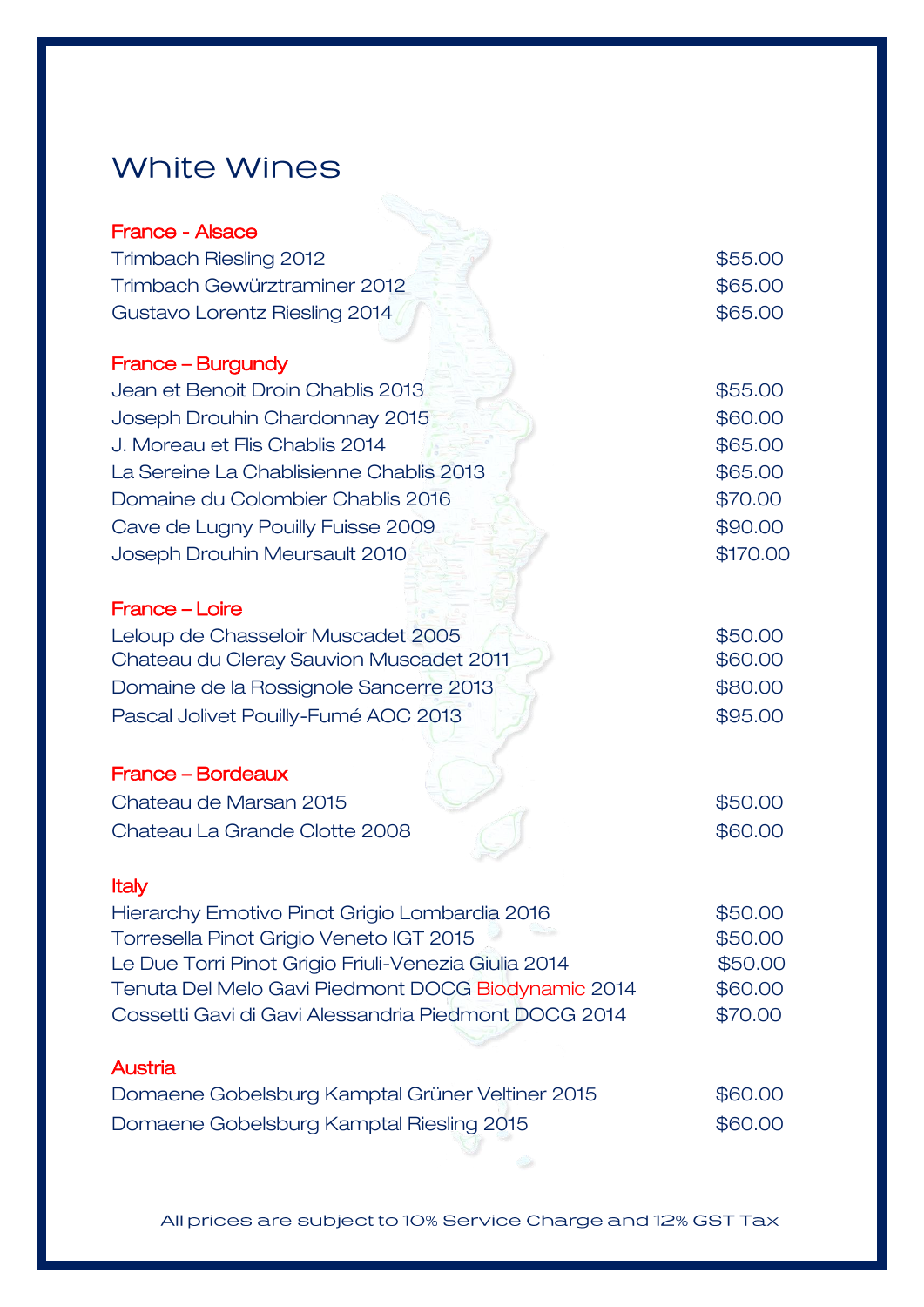## White Wines

#### South Africa

| Leopard's Leap Chardonnay 2016           | \$50.00  |
|------------------------------------------|----------|
| Leopard's Leap Sauvignon Blanc 2017      | \$50.00  |
| Footprint Chardonnay 2017                | \$50.00  |
| Footprint Chenin Blanc-Semillion 2017    | \$50.00  |
| Footprint Sauvignon Blanc 2017           | \$50.00  |
| Nederburg The Winemaster Chardonnay 2016 | \$50.00  |
| False Bay Slow Chenin Blanc 2016         | \$50.00  |
| False Bay Chardonnay 2016                | \$50.00  |
| <b>Australia</b>                         |          |
| Jacob's Creek Reserve Chardonnay 2013    | \$50.00  |
| De Bortoli Semillon-Chardonnay 2016      | \$50.00  |
| De Bortoli Pinot Grigio 2016             | \$50.00  |
| Rawson's Retreat Chardonnay 2017         | \$50.00  |
| Yalumba Organic Chardonnay 2015          | \$65.00  |
| <b>New Zealand - Marlborough</b>         |          |
| Wither Hills Sauvignon Blanc 2015        | \$50.00  |
| Wishbone Sauvignon Blanc 2016            | \$50.00  |
| Oyster Bay Sauvignon Blanc 2017          | \$65.00  |
| Cloudy Bay Sauvignon Blanc 2016          | \$90.00  |
| Cloudy Bay Chardonnay 2013               | \$95.00  |
| Argentina                                |          |
| Santa Julia Chardonnay 2016              | \$50.00  |
| Zuccardi Chardonnay 2012                 | \$85.00  |
| <b>Chile</b>                             |          |
| Caliterra Chardonnay Reserva 2016        | \$50.00  |
| Amelia Chardonnay 2012                   | \$110.00 |
| <b>USA</b>                               |          |
| Panamera Chardonnay 2015                 | \$50.00  |
| Beringer Chardonnay 2016                 | \$50.00  |
|                                          |          |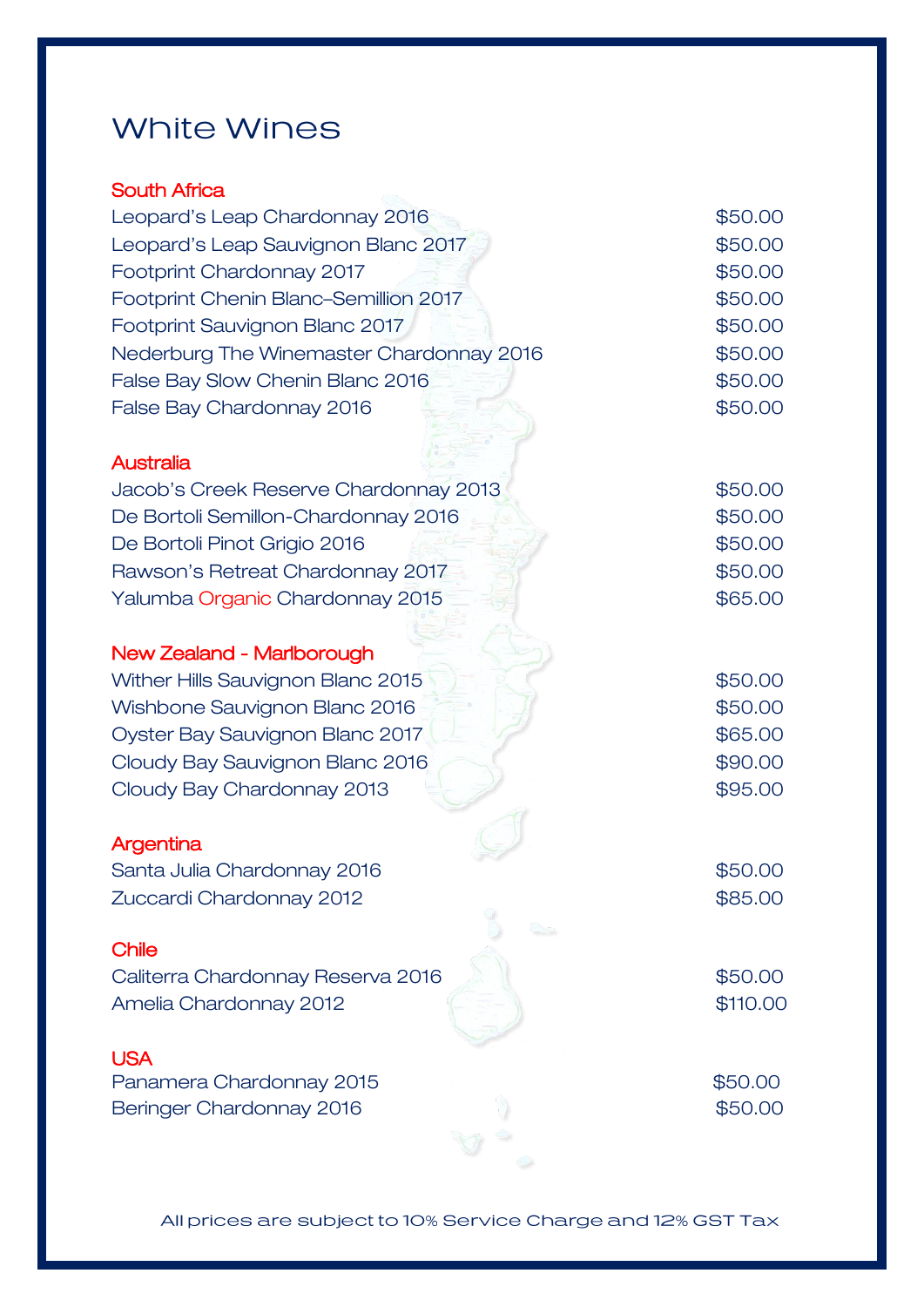### **Red Wines**

#### France - Rhone

| Cotes du Rhone 'Paralelle 45' 2014                            | \$50.00  |
|---------------------------------------------------------------|----------|
| Crôzes Hermitage 'Les Meysonnieres' 2014                      | \$70.00  |
|                                                               |          |
| <b>France - Bordeaux</b>                                      |          |
| Château de Marsan 2015                                        | \$50.00  |
| Château Rollan de By Medoc 2011                               | \$140.00 |
| France - Bourgogne                                            |          |
| Joseph Drouhin Pinot Noir Laforét 2015                        | \$60.00  |
|                                                               |          |
| <b>Italy</b>                                                  |          |
| Sacchetto La Cortigiana Veneto IGT Merlot 2014                | \$60.00  |
| Baglio Del Sole Nero d'Avola 2013                             | \$60.00  |
| Ruffino Riserva Ducale Chianti Classico 2014                  | \$60.00  |
| Nipozzano Chianti Rufina DOCG 2011                            | \$60.00  |
| Acino D'Oro Chianti DOCG 2011                                 | \$65.00  |
| Nardi Rosso di Montalcino 2006                                | \$65.00  |
| Ruffino Chianti Pontassieve 2013                              | \$65.00  |
| Lamole di Lamole Chianti Classico 2012                        | \$75.00  |
| Biondi-Santi Rosso di Montalcino DOC 2012                     | \$80.00  |
| Lodola Nuova Vino Nobile de Montepulciano DOCG 2007           | \$95.00  |
| Poliziano Vino Nobile de Montepulciano DOCG 2012              | \$95.00  |
| Bottega Ripasso Valpolicella Superiore DOC 2010               | \$120.00 |
| Biondi-Santi Braccale Sangiovese-Merlot IGT 2012              | \$120.00 |
| Cossetti Barolo DOC 2008                                      | \$120.00 |
| Cosumano Noa Nero'd Avola-Cabernet-Merlot IGT 2011            | \$120.00 |
| Bottega II Vino Degli Dei Amarone Della Valpolicella DOC 2007 | \$150.00 |
| Silvio Nardi Brunello Di Montalcino DOCG 2009                 | \$160.00 |
| Amarone Della Valpolicella Cantine Buglioni DOCG 2010         | \$190.00 |
|                                                               |          |
| Spain                                                         |          |

#### **Spain**

| Coronas Tempranillo 2013        | \$50.00 |
|---------------------------------|---------|
| Faustino VII Tempranillo 2013   | \$50.00 |
| Marques de Caceres Crianza 2011 | \$60,00 |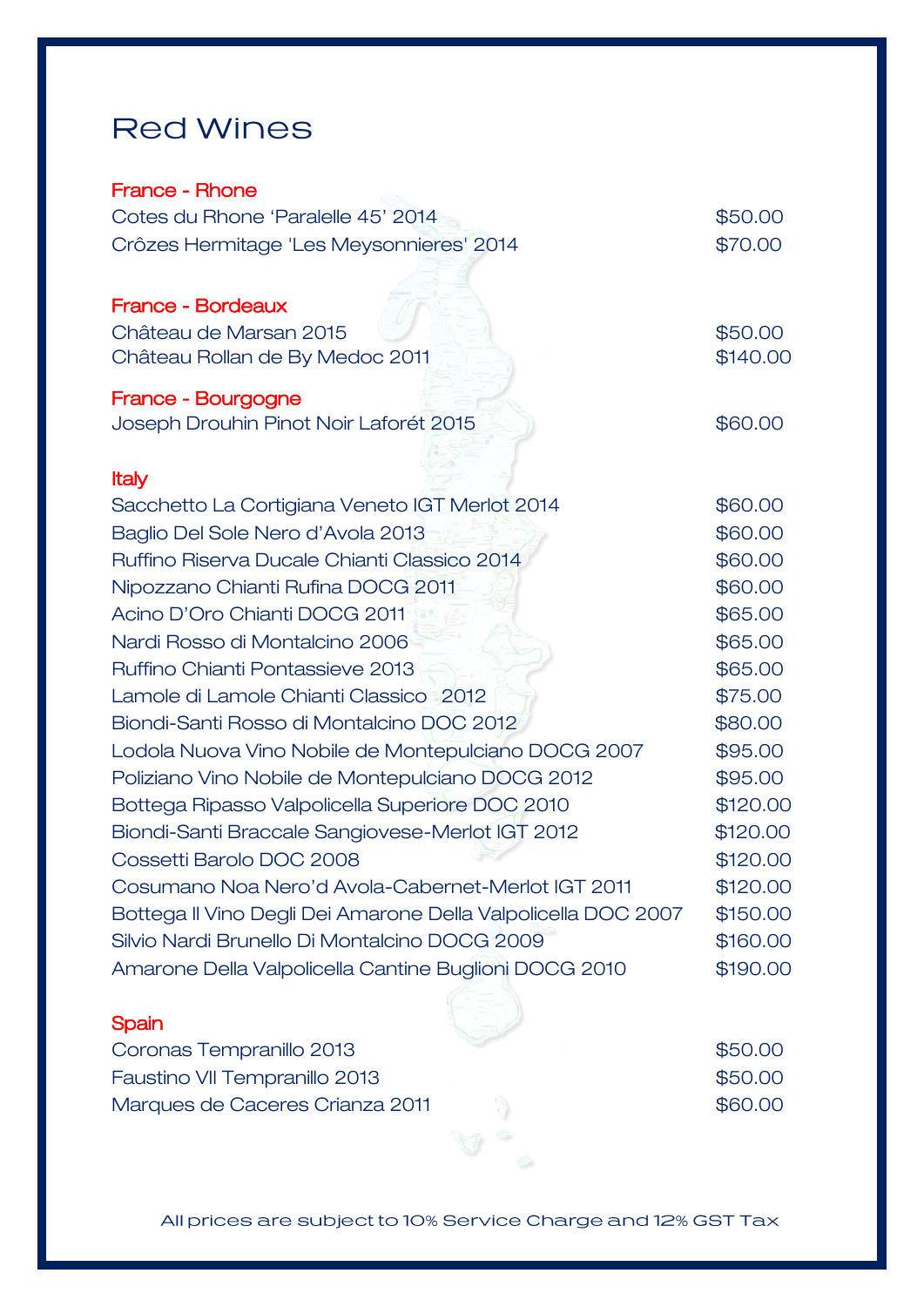### **Red Wines**

#### **Australia**

| <b>Whistling Duck Shiraz 2015</b>                                  | \$50.00            |
|--------------------------------------------------------------------|--------------------|
| Heartland Spice Trader Shiraz-Cabernet 2013                        | \$50.00            |
| De Bortoli Shiraz-Cabernet 2013                                    | \$50.00            |
| Peter Lehmann Art'n'Soul Shiraz-Grenache 2014                      | \$65.00            |
| Wallace by Ben Glaetzer Shiraz-Grenache 2014                       | \$70.00            |
| Yalumba Organic Shiraz 2018                                        | \$75.00            |
| AMON-Ra by Ben Glaetzer Unfiltered Shiraz 2013                     | \$250.00           |
| <b>New Zealand</b>                                                 |                    |
| Oyster Bay Merlot 2013                                             | \$60.00            |
| Oyster Bay Pinot Noir 2014                                         | \$70.00            |
| Argentina                                                          |                    |
| Kaiken Cabernet Sauvignon 2016                                     | \$50.00            |
| Santa Julia Malbec 2017                                            | \$50.00            |
| VinEcol Organic Malbec 2014                                        | \$60.00            |
| Kaiken Ultra Cabernet Sauvignon 2011                               | \$75.00            |
| Zuccardi Q Malbec 2012                                             | \$90.00            |
| <b>Chile</b>                                                       |                    |
| Caliterra Carmenère Reserva 2014                                   | \$50.00            |
| Casillero del Diablo Carmenère 2015                                | \$50.00            |
| Casillero del Diablo Merlot 2016                                   | \$50.00            |
| Casillero del Diablo Shiraz 2011                                   | \$50.00            |
| Montes Merlot Alpha 2014                                           | \$65.00            |
| Montes Purple Angel Carmenère 2010                                 | \$190.00           |
| Don Melchor Cabernet Sauvignon 2009                                | \$250.00           |
| <b>South Africa</b>                                                |                    |
| Leopard's Leap Cabernet Sauvignon 2015                             | \$50.00            |
| Nederburg The Winemaster Shiraz 2016                               | \$50.00            |
| Leopard's Leap Merlot 2014<br>Forrester Petit Cabernet-Merlot 2014 | \$50.00<br>\$50.00 |
| Ken Forrester Renegade Shiraz-Grenache 2006                        | \$70.00            |
|                                                                    |                    |

All prices are subject to 10% Service Charge and 12% GST Tax

 $\mathcal{A}$